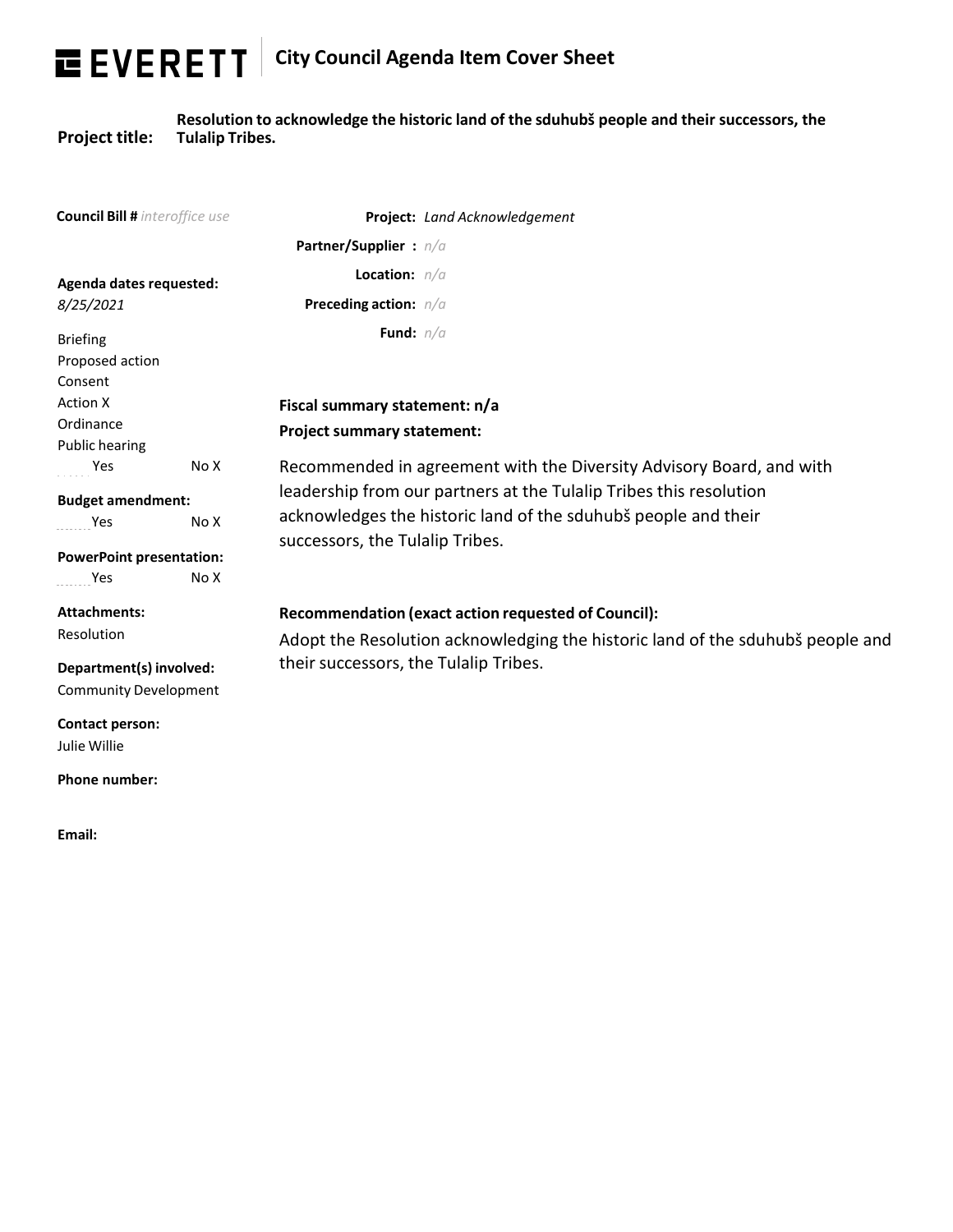

**RESOLUTION NO.**

## **A RESOLUTION of the City of Everett to acknowledge the historic land of the sduhubš people and their successors, the Tulalip Tribes.**

## **WHEREAS,**

- 1. The City of Everett lies on the historic land of the sduhubš people and their successors, the Tulalip Tribes; and
- 2. We acknowledge, since time immemorial, they have hunted, fished, gathered on, and taken care of these lands and waters; and
- 3. We respect their sovereignty, their right to self-determination and honor their sacred spiritual connection with the land and water; and
- 4. We will strive to be honest about our past mistakes and bring about a future that includes their people, stories, and voicesto form a more just and equitable society; and.
- 5. The City of Everett wishes to acknowledge the land and the original inhabitants of this place, with a Land Acknowledgement Statement; and
- 6. The Land Acknowledgement Statement was developed in partnership and agreement with Tulalip Tribe Treaty Rights and Government Affairs Director in July 2021.

## **NOW, THEREFORE, BE IT RESOLVED BY THE MAYOR AND EVERETT CITY COUNCIL THAT:**

We acknowledge the original inhabitants of this place, the sduhubš people and their successors, the Tulalip Tribes. Since time immemorial, they have hunted, fished, gathered on, and taken care of these lands and waters. We respect their sovereignty, their right to self-determination and honor their sacred spiritual connection with the land and water. We will strive to be honest about our past mistakes and bring about a future that includes their people, stories, and voices to form a more just and equitable society.

| sduhubš     | (Sdo-hobsh), | (Snohomish) |
|-------------|--------------|-------------|
| Lushootseed | Phonetic     | Anglicized  |

Cassie Franklin, Mayor introducing Resolution